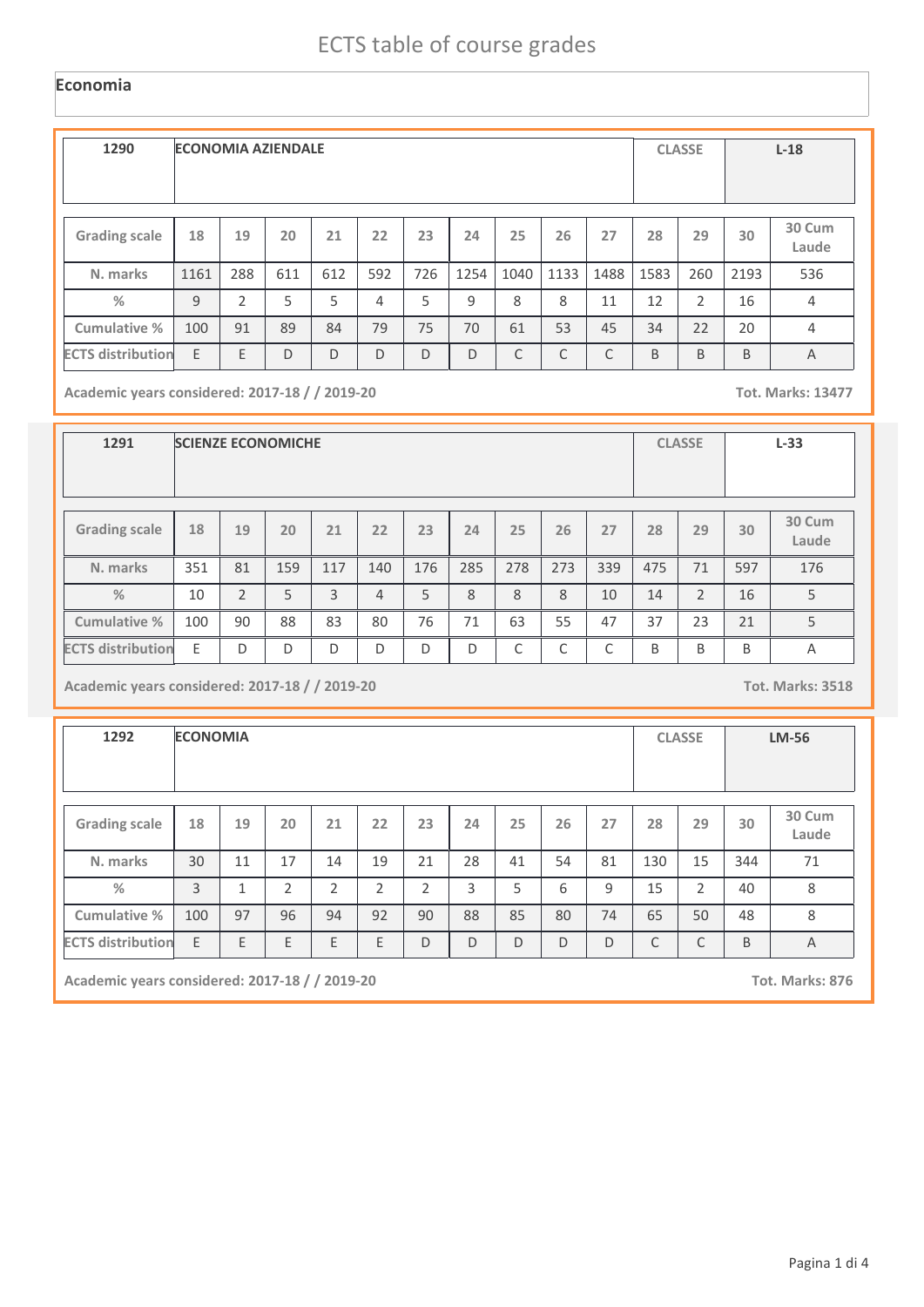## ECTS table of course grades

| 1293                     | <b>SCIENZE ECONOMICO-AZIENDALI</b> |                |    |    |    |     |     |     |     |     |        | <b>CLASSE</b> | <b>LM-77</b> |                 |
|--------------------------|------------------------------------|----------------|----|----|----|-----|-----|-----|-----|-----|--------|---------------|--------------|-----------------|
| <b>Grading scale</b>     | 18                                 | 19             | 20 | 21 | 22 | 23  | 24  | 25  | 26  | 27  | 28     | 29            | 30           | 30 Cum<br>Laude |
| N. marks                 | 90                                 | 29             | 93 | 50 | 89 | 127 | 181 | 259 | 276 | 458 | 525    | 33            | 922          | 243             |
| $\frac{9}{6}$            | 3                                  | $\overline{ }$ | 3  | 1  | 3  | 4   | 5   | 8   | 8   | 14  | 16     | $\mathbf{1}$  | 26           | 7               |
| <b>Cumulative %</b>      | 100                                | 97             | 96 | 93 | 92 | 89  | 85  | 80  | 72  | 64  | 50     | 34            | 33           | 7               |
| <b>ECTS distribution</b> | E                                  | F              | E  | E  | E  | D   | D   | D   | D   | C   | ⌒<br>U | C             | B            | Α               |

**Academic years considered: 2017-18 / / 2019-20 Tot. Marks: 3375**

| 1294                     | <b>MANAGEMENT DEL TURISMO E DELL'AMBIENTE</b> |    |    |    |    |     |     |     |     |           |     | <b>CLASSE</b> |     | $LM-77$         |
|--------------------------|-----------------------------------------------|----|----|----|----|-----|-----|-----|-----|-----------|-----|---------------|-----|-----------------|
| <b>Grading scale</b>     | 18                                            | 19 | 20 | 21 | 22 | 23  | 24  | 25  | 26  | 27        | 28  | 29            | 30  | 30 Cum<br>Laude |
| N. marks                 | 90                                            | 29 | 93 | 50 | 89 | 127 | 181 | 259 | 276 | 458       | 525 | 33            | 922 | 243             |
| $\frac{0}{2}$            | 3                                             | 1  | 3  | 1  | 3  | 4   | 5   | 8   | 8   | 14        | 16  | 1             | 26  | 7               |
| Cumulative %             | 100                                           | 97 | 96 | 93 | 92 | 89  | 85  | 80  | 72  | 64        | 50  | 34            | 33  | 7               |
| <b>ECTS distribution</b> | E                                             | F  | F  | E  | E  | D   | D   | D   | D   | $\subset$ | C   | C             | B   | A               |

**Academic years considered: 2017-18 / / 2019-20 Tot. Marks: 3375**

**1295 MANAGEMENT D'IMPRESA CLASSE L-18 Grading scale 18 N. marks Cumulative % %** 1161 **19** 288 **20** 611 **<sup>21</sup> <sup>22</sup> <sup>23</sup> <sup>24</sup> <sup>25</sup> <sup>26</sup> <sup>27</sup> <sup>28</sup> <sup>29</sup> 30 Cum Laude** 612 | 592 | 726 | 1254 | 1040 | 1133 | 1488 | 1583 | 260 | 2193 | 536 **30** 2193 9 2 3 5 4 5 9 8 8 11 12 2 16 4 100 | 91 | 89 | 84 | 79 | 75 | 70 | 61 | 53 | 45 | 34 | 22 | 20 | 4 ECTS distribution E E D D D D D D D C C C B B B A

**Academic years considered: 2017-18 / / 2019-20 Tot. Marks: 13477**

| 1296                     | <b>ECONOMIA, BANCA E FINANZA</b> |                |     |     |     |     |     |     |     |     |     | <b>CLASSE</b>  |     | $L-33$          |
|--------------------------|----------------------------------|----------------|-----|-----|-----|-----|-----|-----|-----|-----|-----|----------------|-----|-----------------|
| <b>Grading scale</b>     | 18                               | 19             | 20  | 21  | 22  | 23  | 24  | 25  | 26  | 27  | 28  | 29             | 30  | 30 Cum<br>Laude |
| N. marks                 | 351                              | 81             | 159 | 117 | 140 | 176 | 285 | 278 | 273 | 339 | 475 | 71             | 597 | 176             |
| %                        | 10                               | $\overline{2}$ | 5   | 3   | 4   | 5   | 8   | 8   | 8   | 10  | 14  | $\overline{2}$ | 16  | 5               |
| Cumulative %             | 100                              | 90             | 88  | 83  | 80  | 76  | 71  | 63  | 55  | 47  | 37  | 23             | 21  | 5               |
| <b>ECTS distribution</b> | E                                | D              | D   | D   | D   | D   | D   | C   | C   | C   | B   | B              | B   | $\overline{A}$  |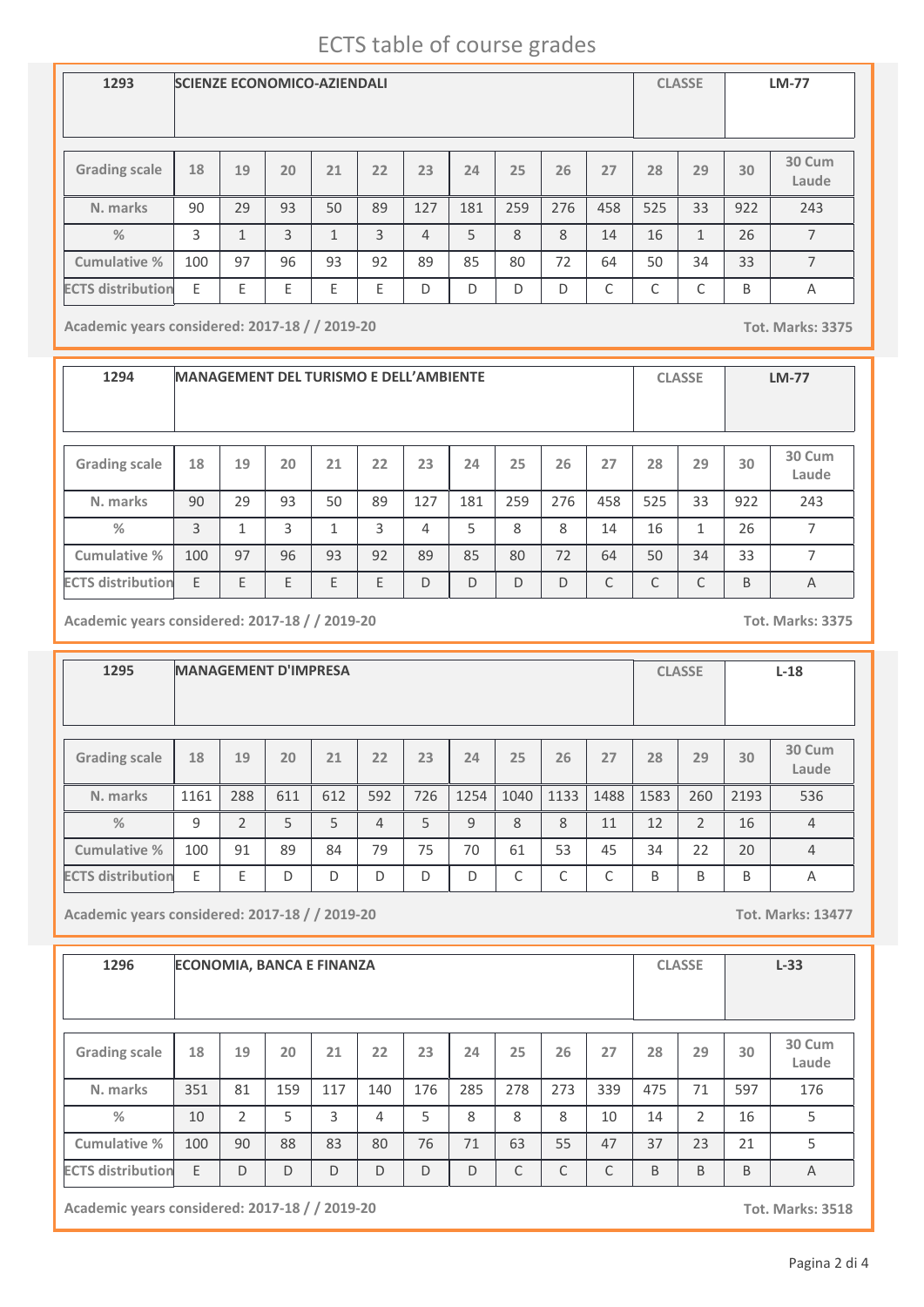## ECTS table of course grades

| 1297                     | <b>CONSULENZA E PROFESSIONE</b> |    |    |              |    |     |     |     |     |     |     | <b>CLASSE</b> |     | <b>LM-77</b>    |
|--------------------------|---------------------------------|----|----|--------------|----|-----|-----|-----|-----|-----|-----|---------------|-----|-----------------|
| <b>Grading scale</b>     | 18                              | 19 | 20 | 21           | 22 | 23  | 24  | 25  | 26  | 27  | 28  | 29            | 30  | 30 Cum<br>Laude |
| N. marks                 | 90                              | 29 | 93 | 50           | 89 | 127 | 181 | 259 | 276 | 458 | 525 | 33            | 922 | 243             |
| $\frac{0}{2}$            | 3                               | 1  | 3  | $\mathbf{1}$ | 3  | 4   | 5   | 8   | 8   | 14  | 16  | 1             | 26  | 7               |
| Cumulative %             | 100                             | 97 | 96 | 93           | 92 | 89  | 85  | 80  | 72  | 64  | 50  | 34            | 33  | 7               |
| <b>ECTS distribution</b> | E                               | E  | E  | E            | E  | D   | D   | D   | D   | С   | C   | C             | B   | A               |

**Academic years considered: 2017-18 / / 2019-20 Tot. Marks: 3375**

**1298 CONSULENZA E GESTIONE DI IMPRESA CLASSE LM-77 Grading scale 18 N. marks Cumulative % %** 90 **19** 29 **20** 93 **<sup>21</sup> <sup>22</sup> <sup>23</sup> <sup>24</sup> <sup>25</sup> <sup>26</sup> <sup>27</sup> <sup>28</sup> <sup>29</sup> 30 Cum Laude** 50 89 127 181 259 276 458 525 33 243 **30** 922 3 | 1 | 3 | 1 | 3 | 4 | 5 | 8 | 8 | 14 | 16 | 1 | 26 | 7 100 | 97 | 96 | 93 | 92 | 89 | 85 | 80 | 72 | 64 | 50 | 34 | 33 | 7 **ECTS distribution** E E E E E D D D D C C C B A

**Academic years considered: 2017-18 / / 2019-20 Tot. Marks: 3375**

**1299 INNOVAZIONE, IMPRENDITORIALITA' E TURISMO CLASSE LM-77 Grading scale 18 N. marks Cumulative % %** 90 **19** 29 **20** 93 **<sup>21</sup> <sup>22</sup> <sup>23</sup> <sup>24</sup> <sup>25</sup> <sup>26</sup> <sup>27</sup> <sup>28</sup> <sup>29</sup> 30 Cum Laude** 50 89 127 181 259 276 458 525 33 243 **30** 922 3 | 1 | 3 | 1 | 3 | 4 | 5 | 8 | 8 | 14 | 16 | 1 | 26 | 7 100 | 97 | 96 | 93 | 92 | 89 | 85 | 80 | 72 | 64 | 50 | 34 | 33 | 7 **ECTS distribution** E E E E E D D D D C C C B A

**Academic years considered: 2017-18 / / 2019-20 Tot. Marks: 3375**

| 8820                     | <b>ANALISI E CONSULENZA STATISTICA</b> |          |    |              |              |          |    |               |              |                |          | <b>CLASSE</b> |                | $L-41$          |
|--------------------------|----------------------------------------|----------|----|--------------|--------------|----------|----|---------------|--------------|----------------|----------|---------------|----------------|-----------------|
| <b>Grading scale</b>     | 18                                     | 19       | 20 | 21           | 22           | 23       | 24 | 25            | 26           | 27             | 28       | 29            | 30             | 30 Cum<br>Laude |
| N. marks                 | $\overline{4}$                         | $\Omega$ | 3  | $\mathbf{1}$ | $\mathbf{1}$ | $\Omega$ | 4  | $\mathcal{P}$ | $\mathbf{1}$ | $\overline{2}$ | $\Omega$ | $\Omega$      | $\Omega$       | $\mathbf 0$     |
| %                        | 21                                     | $\Omega$ | 17 | 6            | 6            | $\Omega$ | 22 | 11            | 6            | 11             | $\Omega$ | $\Omega$      | $\Omega$       | 0               |
| Cumulative %             | 100                                    | 79       | 79 | 62           | 56           | 50       | 50 | 28            | 17           | 11             | $\Omega$ | $\Omega$      | $\Omega$       | $\Omega$        |
| <b>ECTS distribution</b> | D                                      | D        | D  | C            | C            | C        | C  | B             | B            | $\overline{A}$ | A        | A             | $\overline{A}$ | $\overline{A}$  |